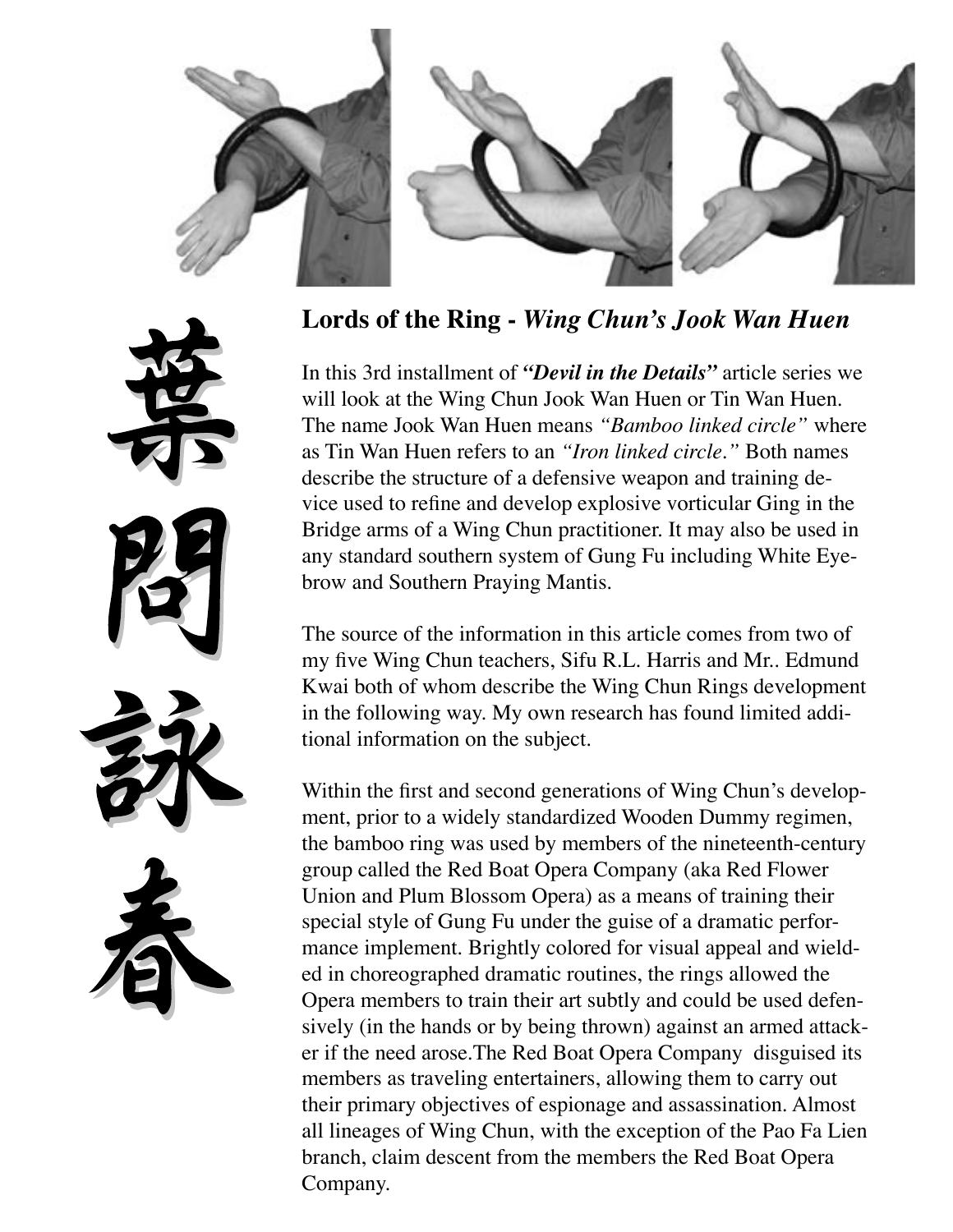

The *Tin Wan Huen "Iron linked circle"* was used to strengthen and develop the coordination of the Bridge arms in conjunction with the Yee jee kim yeung ma stance and footwork. Because of its heaver weight the practitioner's elbows sink down while training, and thus are stabilized by gravity *(through relaxed trapezius and deltoid muscles)* and manifest what the Chinese call **Jang Dai Lik** *(Elbow sinking power).* 

Once the practitioner's movements were smoothly integrated, training would progress to the *Jook Wan Huen "Bamboo linked circle"* (the lighter of the two versions) where the training of pliable isometric spring strength, individual rotation of the forearms, and vorticular rotation between the bridge arms culminated in an explosive expansion and contraction of Bau ja Ging *"Exploding power"* and Cheun Ging *"Drilling power".*

If this article generates interest, I will present in future installments the first five of fifteen ring exercise sets to impart this training method to those who are interested.

First Set of Five are:

- **(1) Lin Wan Bong Sao Wu sao**
- **(2) Fun Sao Jik Chung Choi or Tan Sao & Yat Chi Chung Kuen**
- **(3) Sik Sao Cao Sao or Gahn Sao Gwat Sao**
- **(4) Jeet Kiu Sao**
- **(5) Po Pai Jeung**

I was originally taught twenty-seven in all, but some, in my opinion, are